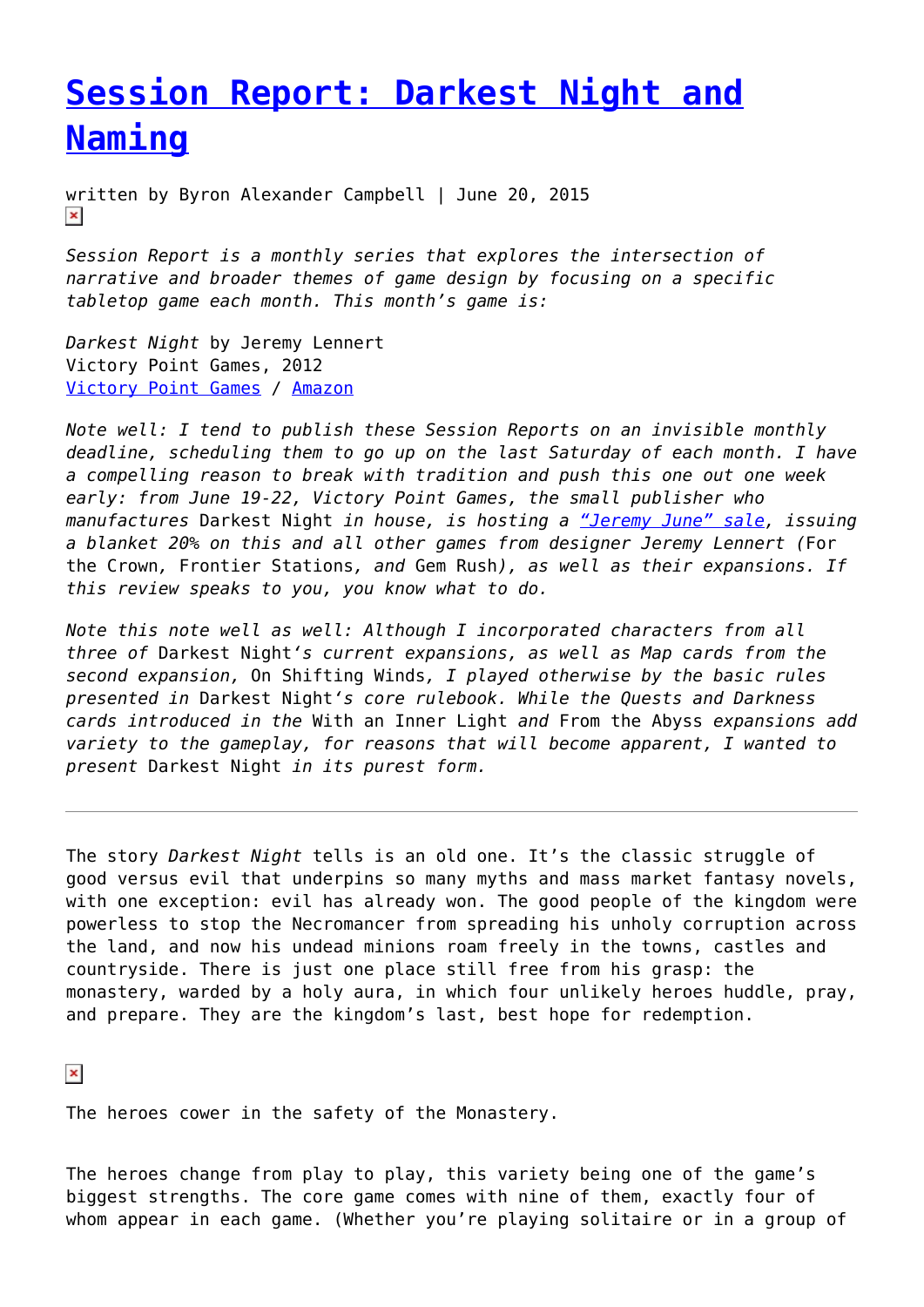3, you will always share control of 4 heroes to preserve the ideal balance of difficulty. Variants allow you to add a fifth hero and/or have another player control the Necromancer, but the core experience pits 4 heroes against the game itself.) Each expansion adds four additional heroes for a current total of 23, including the two promotional characters. And, somewhat incredibly, each of these potential heroes approaches the game in a distinctive way, their actions, bonuses and battle tactics determined by a deck of 10 Power cards unique to that hero.

In this particular version of the story, the holy sanctuary was shared by a Monk, a nimble fighter attuned to the secret flows of chi, or life energy; a Channeler, standing on the divide between the physical and astral planes; a keen-eyed and soft-footed Scout; and the most unlikely ally of all, an Acolyte of the Necromancer himself. As they plotted within the safety of the Monastery's consecrated walls, outside, the Necromancer spread his many Blights across the kingdom. Somewhere in the central Village, he had erected a Gate that would allow him instantaneous travel across the lands. Meanwhile, a curse of Decay emanated from the eastern Swamp, rendering the relics and treasures of the kingdom useless. And within the Ruins, the Necromancer himself crouched among ephemeral Webs and corporeal Oblivion.

 $\pmb{\times}$ 

The Necromancer lurks in darkness.

There's a lot in a name, and one of the first things you notice about *Darkest Night* is how few things actually have one. The kingdom you are fighting to protect, for example, and its landmarks are described in only the most generic of terms: the Mountains, the Castle. The foul Necromancer is likewise nameless, and the Blights he spreads are simply unembellished descriptions of their effects–Skeletons, Confusion, Dark Fog–rather than flashy incantations like X'qartil's Planar Badger of Disillusionment. Even the heroes themselves remain anonymous, referenced only by their professions (or classes, in RPG terms): the Knight, the Wizard, the Scholar.

Which is not to say that the heroes are without distinction. Although drawn from familiar character types, *Darkest Night*'s heroes break from fantasy convention in many commendable ways, subtle though they are. The Knight–in *Dungeons & Dragons* and most derivative RPGs, a hero class that typically plays the role of "tank," fighting at the front line and drawing enemies away from weaker allies–is defined here by her Oaths, voluntary quests she can undertake that provide lasting benefits but severe penalties if broken, aligning her much more closely with the knights of Arthurian legend than with the gamer's *D&D*-defined preconceptions of what a Knight should be. (She is also depicted as a woman in full, practical armor, not a chainmail bikini or [sternum-crushing "boob plate".](http://io9.com/what-kind-of-armor-did-medieval-women-really-wear-1502779338)) The Prince (whose closest *D&D* parallel would be the inspirational Marshal class) is a figurehead for the rebellion rather than a direct participant, fomenting unrest, shepherded through secret passages and safe houses by his loyal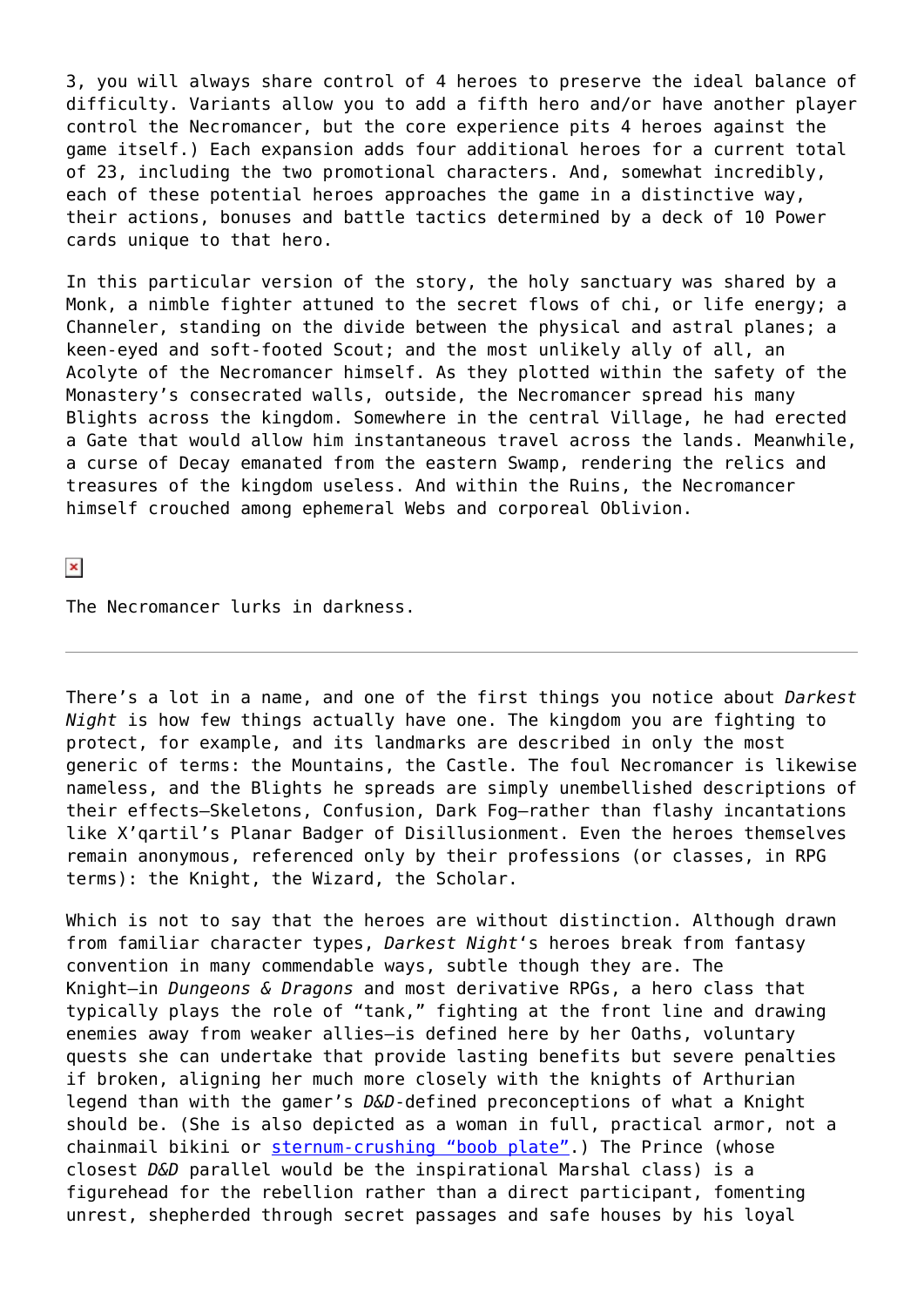subjects…pretty much what a deposed monarch trapped in occupied territory might actually do.

 $\pmb{\times}$ 

Like the Scout and Knight, most of Darkest Night's female characters are refreshingly unsexualized.

The anonymity mentioned above is not symptomatic of lazy design, though; rather, it deliberately and effectively underscores the Campbellian universality of the story being told. That's why the Necromancer–following Tolkien's lead, no doubt–is such a perfect choice of villain. Because of death's finality and mystery, aided no doubt by the stench and disease attendant upon decomposing bodies, nearly all cultures' conceptions of "evil" are rooted in death–and also, in many cases, their conception of the divine. Mythologies across the world contain tales of evil men and women who defy, control and contort death, stripping it of its divinity. The necromancer is the übervillain of monomyth.

*Darkest Night*'s familiar archnarrative, freed from specificities, functions on the level of religious allegory. Regardless of your worldview, it's difficult not to get invested in the battle between grace and corruption, the redemption of a humanity blackened by sin.

 $\pmb{\times}$ 

The lay of the land.

While the others traveled south to the Forest, the Acolyte, confident that the Necromancer did not yet suspect his disloyalty, traveled west to the occupied Village. There, he eluded a small horde of the Necromancer's undead minions, then launched an attack against the Gate facilitating the Necromancer's movement across the land. The attack failed, but the Acolyte quickly threw a Dark Veil over his actions, avoiding the repercussions his actions would otherwise have brought–a redoubling of the growing Darkness.

In the southern Forest, the Scout found herself illuminated by an Aurora, touched by grace, although she knew the divine light telegraphed her position to the Necromancer. In its glow, she consulted her Treasure Maps, sharing their information with her companions, then dug up a cache of chests, unopenable due to the blight of Decay to the east.

The Monk had a Close Call with a patrolling troop; he would have lost his light were it not for divine grace. Achieving spiritual Clarity, he channeled the flow of chi around him into a Chi Burst. In an Epiphany, he was shown a sacred hand-to-hand fighting technique called Quivering Palm.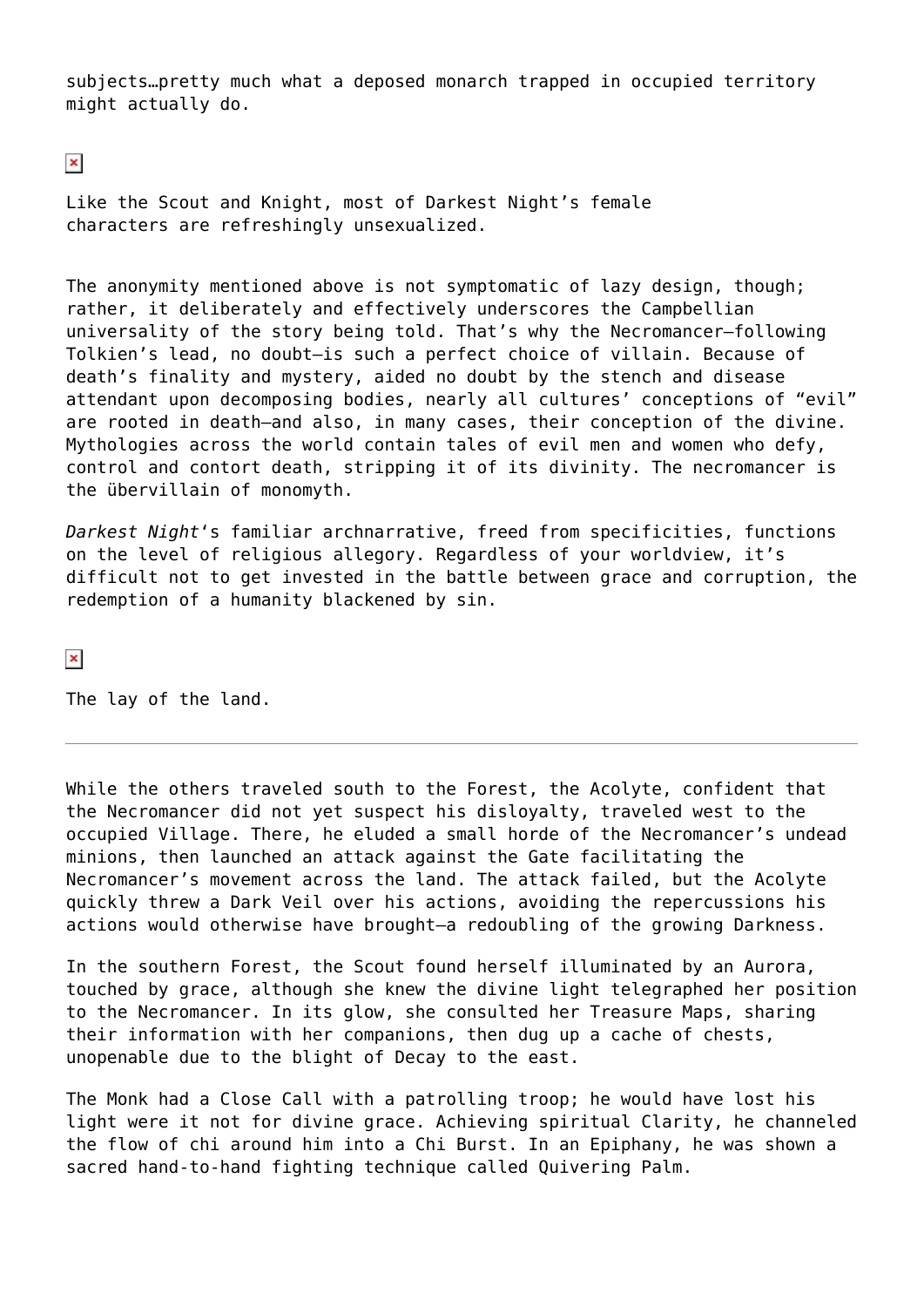Most of the Monk's powers have two levels: a minor passive bonus, and a powerful Chi effect activated using a card like Chi Burst (facedown here, as it had recently been exhausted).

Finally, the Channeler felt the Necromancer's Dark Scrying eye upon her. Augmenting her search by Diffracting the light through an astral lens, she also discovered a hidden, unopenable chest. The Necromancer, in the meantime, traveled to the Village, raising a battalion of Zombies there.

Even more interesting are the things the *do* get named. From *Magic* to *Arkham Horror*, almost every American-style board game–by which I mean, typically, games with a spec fiction theme in which the players control individual characters engaging in frequent combat with one another or mindless enemies spawned by the game–depicts an individual's life in numerical terms. Whether they're called Hit Points, Health, Life Points, Wounds, or Stamina, the result is the same: a number, dial or pile of counters that, once it hits zero, spells a character's doom. This isn't too surprising: where there's fighting, there's usually death, but the instantaneity and finality of death in the real world doesn't translate well to games, where you typically want to give your players a few "chances," maybe the opportunity to heal up before diving back into the fray.

A bit more mysterious is the prevalence of an additional resource, of varied name and function. *Arkham Horror* has Sanity, *Descent* has Fatigue, *Robinson Crusoe* has Determination, and many fantasy settings have Magic Points or Mana. Typically, this second resource is depicted as a kind of energy that can be spent to perform rare feats. Whatever you call it and whatever it does, there's something inevitable about pairing one's corporeal wellbeing against something less substantial, something akin to the soul, spirit, or chi.

## $\pmb{\times}$

The Dark Scrying event card reads: "Spend 1 Grace or Lose 2 Secrecy."

*Darkest Night* is no different. It, too, measures each hero's physical and spiritual liveliness with a pair of numerical tracks. The only difference is what it calls them. In *Darkest Night*, the heroes don't have Health or Hit Points; they have Grace. A "wound," generally the result of failed combat, is represented by a skull and crossed bones. Wounds in *Darkest Night* are always fatal; such is the defilement of the Necromancer and his minions. A hero can only survive one by an act of divine intervention, and sooner or later, even that luck will run out. That's what Grace represents: "The mysterious power that allows heroes to survive in situations where normal men would perish."

## $\pmb{\times}$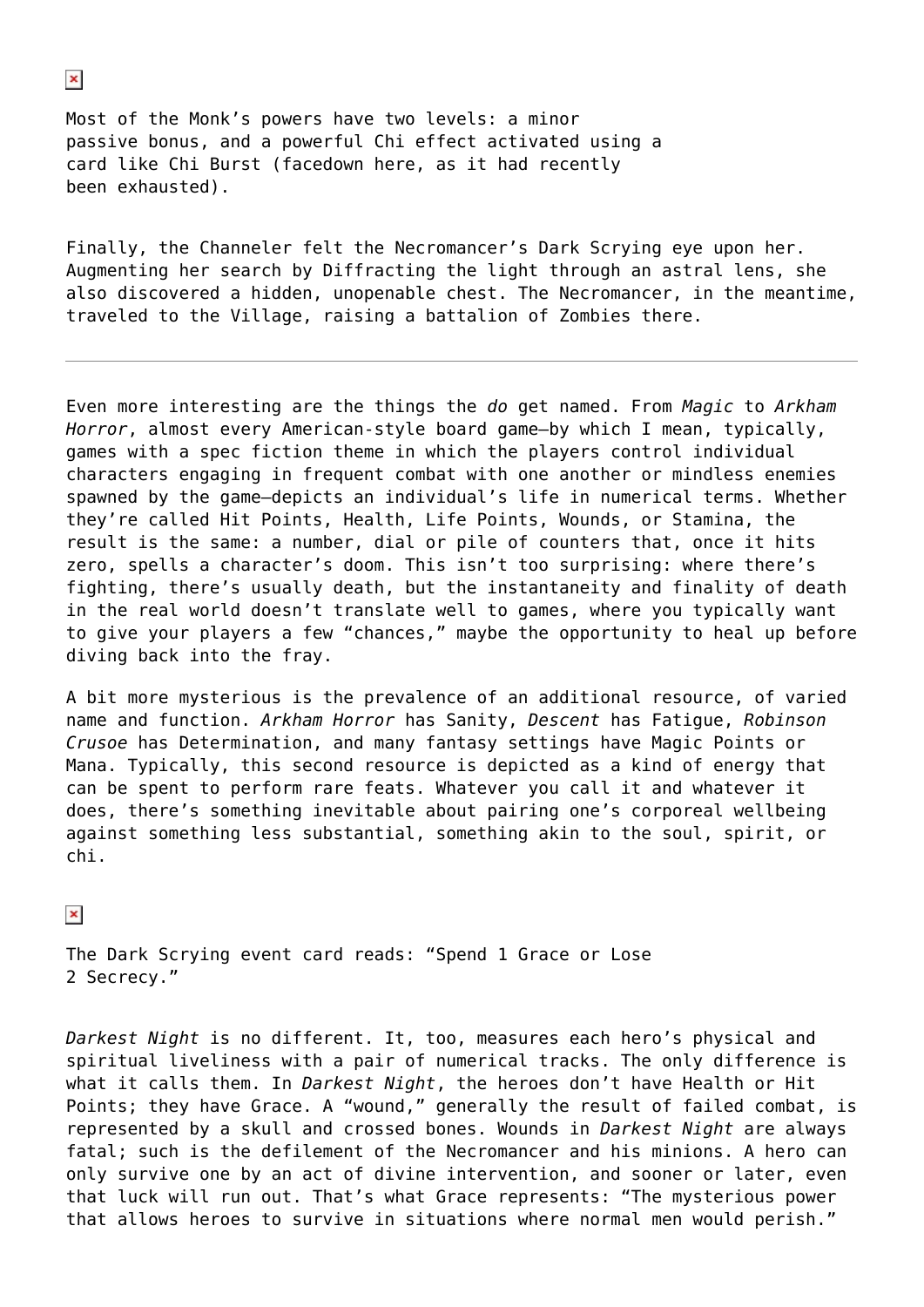Contact with certain Blights and other unholy events can diminish a hero's Grace, and typically only Prayer–a special action that can only be attempted at the Monastery–will replenish it. If a hero receives a wound when his or her Grace has run out, that character dies instantly.

In practice, there is no difference between Grace and Prayer and the more conventional construction of Health and Healing. In both cases, when you run out, you're dead. (There is one minor distinction, in that there are some things that would cause you to lose Grace but will not kill you if it is already at zero.) Despite their functional similarity, though, Grace and Hit Points are *conceptually* very different. One evokes a feeling of safety and protection within a somewhat cartoonish version of reality in which being trampled by a hill troll won't kill you, but being trampled by a hill troll and *then* having your shoulder grazed by a goblin's arrow will. The other evokes something much closer to historical reality, before modern medicine, when even an arrow to the knee could be the genesis of a fatal infection. It fits, also, with the themes or monomyth and religious parable explored above, bringing to mind archetypal heroes like Odysseus, much-enduring, loved of Zeus, man of many resources.

Turns in *Darkest Night* are simple. Every hero gets one, in any order the players choose. At the start of a hero's turn, unless they are in the shelter of the Monastery, an Event happens–usually one of the Necromancer's servants up to no good. Then, the hero gets one single action. There are a few basic ones: Travel to a new location in the kingdom; Attack one of the Necromancer's Blights, with a chance to remove it from play; or Search the current location for a useful item–hopefully either a Treasure Chest, which unlocks another card from the hero's deck of powers and abilities, or one of the three Keys needed to retrieve a Holy Relic, without which the Necromancer cannot be defeated. After each hero has had a turn, the Necromancer has his own turn, attempting to sniff out the heroes and move to their locations, then spawning a new Blight wherever he ends up. The Necromancer also increases the Darkness each round, growing gradually stronger as it creeps from 0 to 30.

## $\pmb{\times}$

The heroes must often spread out to search and combat Blights effectively, then come together at the end in support of the one who wields the Holy Relic.

There are three ways a game can end. Each location on the map can hold a maximum of four Blights at a time. If the Necromancer would spawn a fifth Blight in that location, it appears in the Monastery instead, and once the Monastery holds four blights, it is overrun and the players immediately lose. (Increasing the Darkness beyond 30 also spawns Blights in the Monastery.) The heroes can win only by defeating the Necromancer in combat, and it's not easy: to defeat the Necromancer, a hero carrying a Holy Relic must roll a 7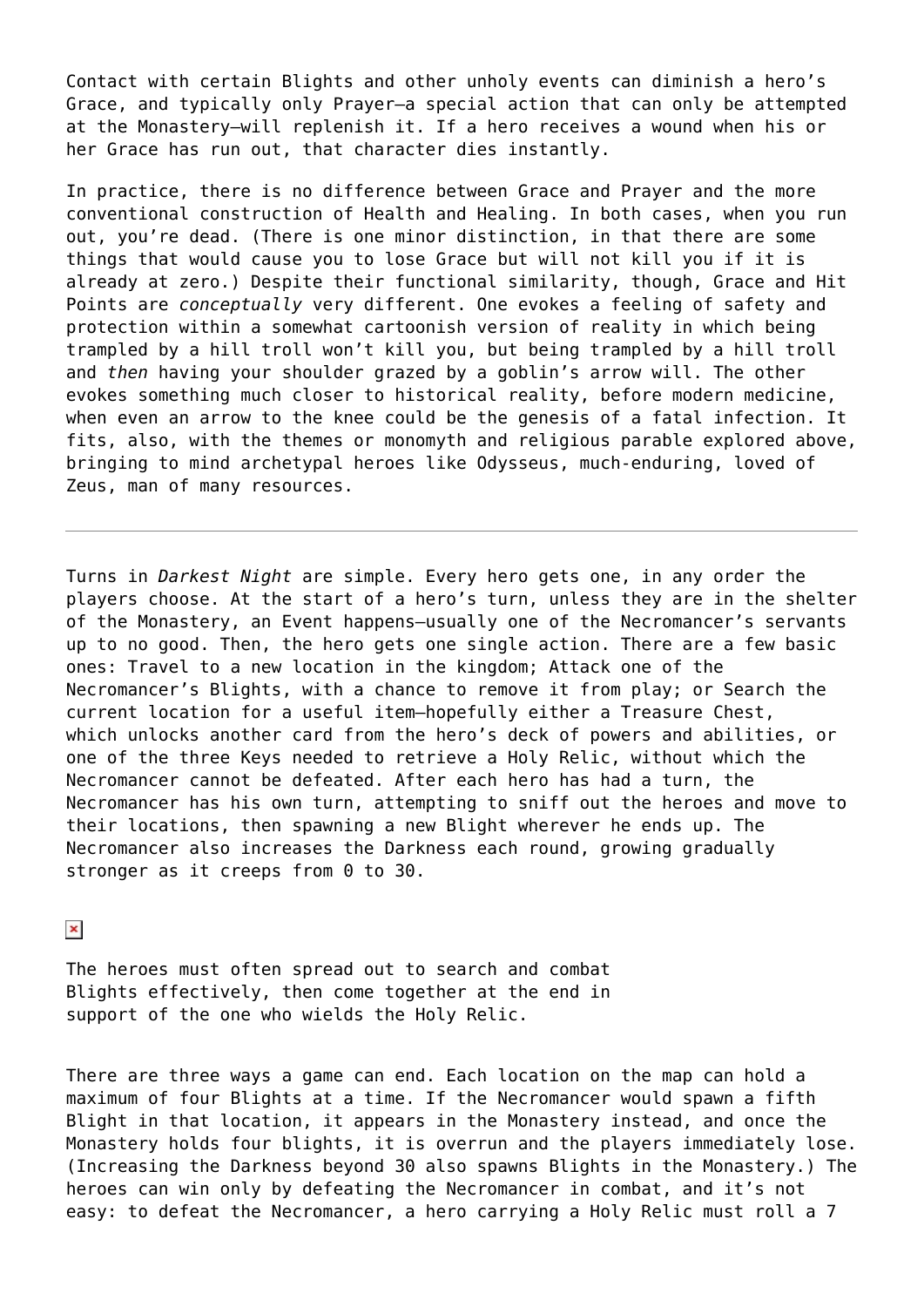on a 6-sided die (the Relic adds +1 to the roll, but it's one of the only such modifiers in the game). But that's not enough: the location must also be free of Blights (if there's a Blight when the Necromancer loses combat, he sacrifices the Blight to save his own hide, the impure complement to the heroes' Grace). Heroes can also win by unearthing three Holy Relics and bringing them to the Monastery to perform the Holy Ritual, but I've never actually seen that happen–finding a single Relic is work enough.

Ironically, because each turn is just a single action, usually taking a few seconds to execute, each decision in the game feels momentous. There are only seven locations on the board, including the Monastery, but moving to a new one costs your entire turn, and crossing to the opposite end of the map costs two. Hero-specific actions are usually immensely powerful, but that's a turn that could have been spent searching for Keys, the primary action necessary to win the game, or banishing Blights, the primary action necessary to not lose. It becomes even more complicated when certain abilities must be exhausted (flipped facedown) to be used; to refresh these powers, or turn them faceup so that they can be used again, the hero has to devote an entire future turn to Hiding or Praying, actions that provide only marginal benefit on their own. Meanwhile, some Blights will attack you every round as long as you remain in their location, and others restrict access to the very ability you needed *right now*. And, of course, the Darkness creeps ever forward.

 $\pmb{\times}$ 

This is a problem.

The image above shows the dilemma I faced about five rounds into the game. Most Blights have a localized effect–they can't hurt you unless you're in their location. The red-bordered Blights are universal, and all are bad. At this point, most of the heroes had dug up a treasure chest, allowing them to draw additional powers from their specialized decks. However, the Decay Blight makes all items unusable as long as it is in play in any location. It also has a Might of 5, which means that a hero Attacking this Blight needs to roll a 5 or higher on a Fight roll to succeed. (All rolls are on a single 6 sided die, but some abilities let you roll additional dice when attempting a Fight, Elude or Search, taking the highest result.) Since the Monk was the only one who had any combat skills, I'd brought the heroes together at the Swamp in an attempt to brute force Attacks until someone got lucky.

However, grouping a bunch of heroes together has its downsides, as you can see here–the Necromancer will tend to be drawn to that location and stay there, spawning Blights faster than the heroes can disable them. In short order, he had spawned a Desecration, the nastiest Blight in the game, and Confusion, the worst Blight to deal with when you've got two high-urgency targets to attack. The Desecration increases the Darkness by an additional point each round, doubling the Necromancer's progress toward total domination. And the Confusion disables Tactics in its location–these are typically the cards that give you a bonus in combat. So I had to decide: should I try to take out the Confusion so that the Monk could use Quivering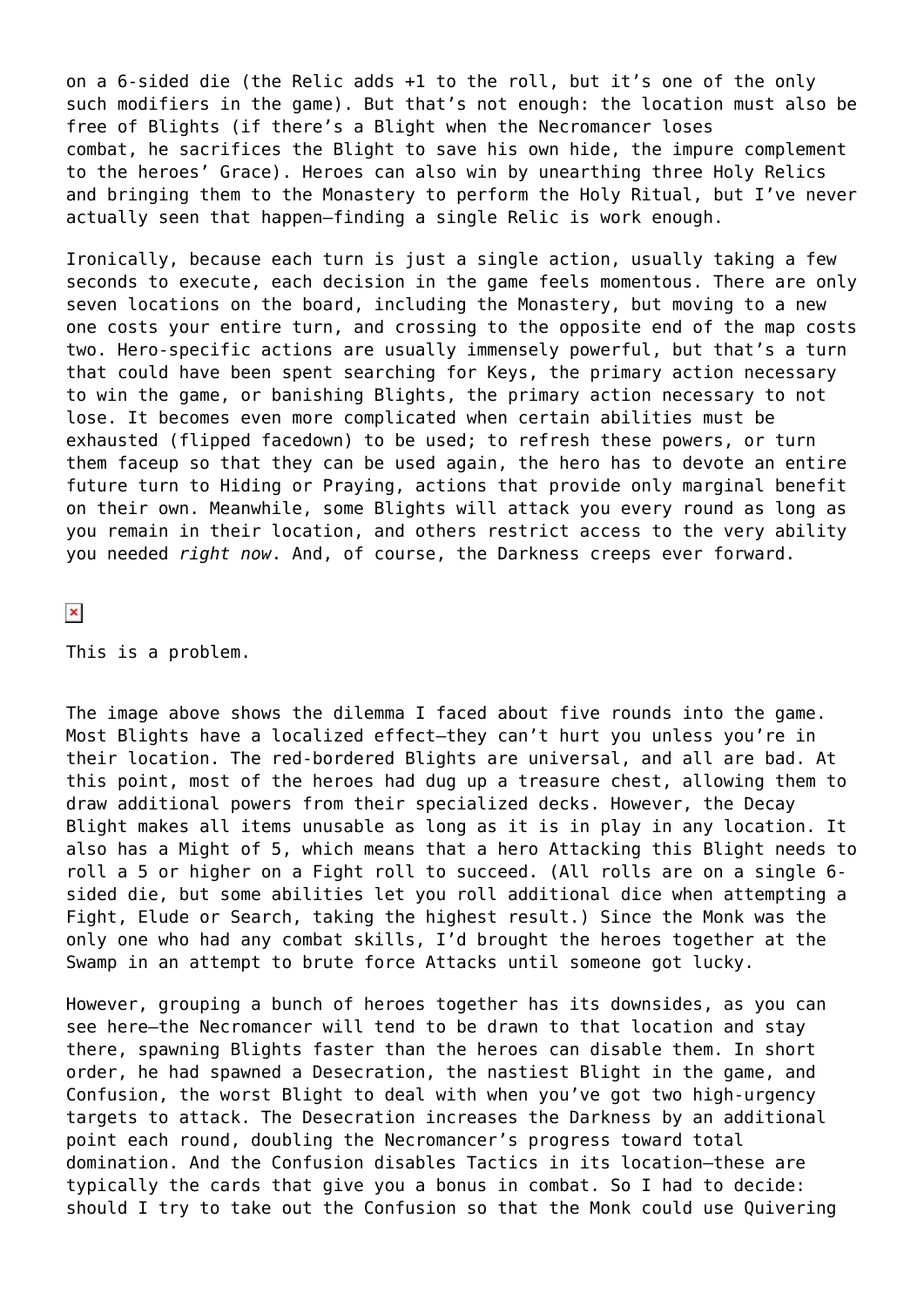Palm on the Desecration? Should I go for Decay first, hoping that one of the heroes would draw a power that could help? Or should I spread my heroes out, hoping to draw the Necromancer away–remember, the next time he spawns a Blight here, if I haven't managed to take any out, it will go into the Monastery.

There was no good answer. I blame my loss, 14 rounds later, on this moment.

Grace's complement is Secrecy. This, at least, has no ready functional parallel in other games, although there is an obvious thematic parallel with J.R.R. Tolkien's *Lord of the Rings* and its many iterations on the tabletop. In Reiner Knizia's precedent-setting cooperative game, *Lord of the Rings*, the four "activities" (really resources) that drive the game forward are Fighting, Friendship, Traveling, and Hiding, and a Corruption Track represents both the Hobbits' ability to resist the pull of the Ring and their visibility to the Dark Lord Sauron (another Necromancer); the *Lord of the Rings* card game by Fantasy Flight depicts the same thing using a Threat Dial.

Secrecy in *Darkest Night* is used to determine the severity of Events (lower Secrecy values mean more brutal minions) and how likely a hero is to draw the attention of the Necromancer. At the end of each round, the Necromancer tries to root out the heroes interfering in his plans. If he detects one by rolling higher than the hero's Secrecy, he will move toward the closest hero thus detected; otherwise, he moves randomly. Having the Necromancer breathing down your neck is bad news, since he's spawning pesky Blights right on top of you. You also lose more Secrecy simply by being near him, and if your Secrecy hits zero while the Necromancer is in your location, you have to fight him instead of drawing a regular Event. As mentioned above, the only way to win combat against the Necromancer is to roll a 7 on a 6-sided die, although you can try to Elude him with a mere 6.

Like Grace, Secrecy emphasizes the heroes' vulnerability in the face of the all-powerful Necromancer. This isn't *Arkham Horror*, where you're blasting evil in the face with a shotgun. This is, as described in the rulebook, a guerrilla war. The most important action is not fighting but searching. The actions that increase Secrecy–chiefly travelling and hiding–and those that decrease it–attacking a Blight or holding a Holy Relic–construct a clear mental image of the heroes, not strolling through the streets in gleaming armor, but darting furtively from town to town, waiting in the shadows for the Necromancer's patrols to pass by so that they can search the ruins of the library for anything that might tip the odds in their favor. It paints a picture much like the one on the box cover: the heroes like tiny, terrified mice around the immense figure of darkness triumphant.

 $\pmb{\times}$ 

The Guarded Trove is a typical combat event: you can attempt to Fight or Elude the guard, your choice reflected in the consequences of success or failure.